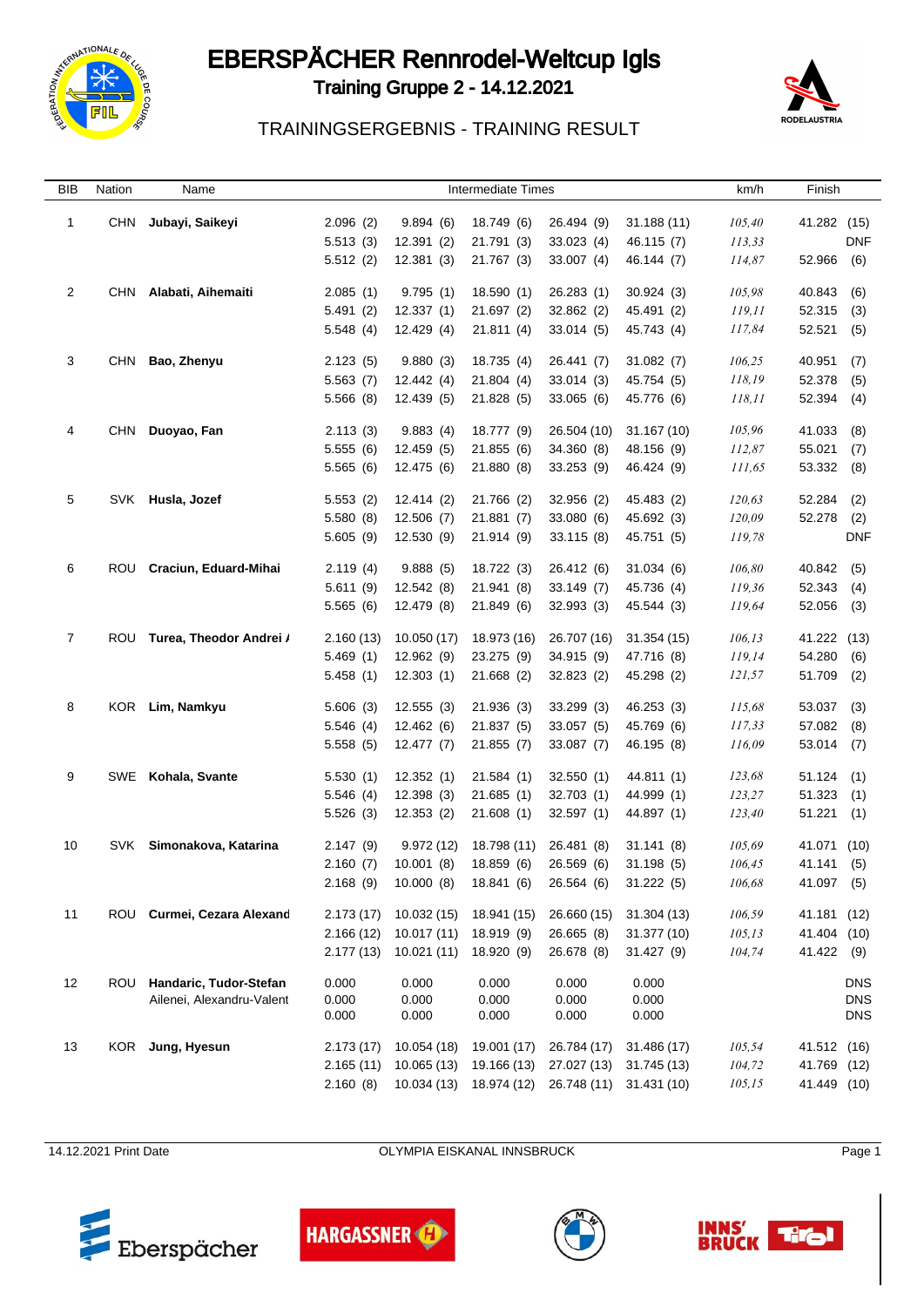

# EBERSPÄCHER Rennrodel-Weltcup Igls

Training Gruppe 2 - 14.12.2021



#### TRAININGSERGEBNIS - TRAINING RESULT

| BIB | Nation     | Name                     |                      |                      | <b>Intermediate Times</b> |             |                        | km/h             | Finish           |            |
|-----|------------|--------------------------|----------------------|----------------------|---------------------------|-------------|------------------------|------------------|------------------|------------|
| 14  | <b>KOR</b> | You, Dohee               | 2.175 (19)           | 10.191 (19)          | 19.514 (19)               | 27.471 (19) | 32.211 (19)            | 104, 17          | 42.272 (19)      |            |
|     |            |                          | 2.149(3)             | 10.026 (12)          | 18.971 (12)               | 26.754 (11) | 31.485 (11)            | 101,27           | 41.776           | (13)       |
|     |            |                          | 2.153(5)             | 9.993(7)             | 18.908(8)                 | 26.734 (10) | 31.508 (12)            | 103,03           | 41.682 (12)      |            |
|     |            |                          |                      |                      |                           |             |                        |                  |                  |            |
| 15  |            | SWE Kohala, Tove         | 2.151(10)            | 9.952(9)             | 18.749 (6)                | 26.349 (4)  | 30.914(2)              | 107,80           | 40.614           | (2)        |
|     |            |                          | 2.150(5)             | 10.004(9)            | 18.835(5)                 | 26.474 (4)  | 31.057(4)              | 107,41           | 40.821           | (3)        |
|     |            |                          | 2.154(6)             | 9.962(5)             | 18.783 (4)                | 26.454 (3)  | 31.077(2)              | 106,96           | 40.850           | (2)        |
| 16  | AUT        | Egle, Selina             | 2.157(12)            | 9.971(11)            | 18.750 (8)                | 26.331 (3)  | 30.885(1)              | 108,43           | 40.521           | (1)        |
|     |            |                          | 2.161(8)             | 9.986(5)             | 18.777 (3)                | 26.373 (2)  | 30.935(1)              | 108,33           | 40.596           | (1)        |
|     |            |                          | 2.170(10)            | 9.986(6)             | 18.777 (3)                | 26.387 (1)  | 30.964(1)              | 108,03           | 40.660           | (1)        |
| 17  | POL        | Jamroz, Natalia          | 2.138(8)             | 9.932(7)             | 18.789 (10)               | 26.506 (11) | 31.145(9)              | 105,62           | 41.042           | (9)        |
|     |            |                          | 2.164(9)             | 10.000(7)            | 18.904 (7)                | 26.688 (10) | 31.369(8)              | 105,20           | 41.319           | (8)        |
|     |            |                          | 2.171(11)            | 10.028 (12)          | 18.957 (11)               | 26.751 (12) | 31.440 (11)            | 104,74           | 41.409           | (8)        |
|     |            |                          |                      |                      |                           |             |                        |                  |                  |            |
| 18  | POL        | Domaradzka, Klaudia      | 2.135(6)             | 9.933(8)             | 18.737 (5)                | 26.393 (5)  | 31.005(5)              | 106,88           | 40.786           | (4)        |
|     |            |                          | 2.128(2)             | 9.922(3)             | 18.732 (2)                | 26.395 (3)  | 31.038(3)              | 106,11           | 40.876           | (4)        |
|     |            |                          | 2.139(2)             | 9.960(4)             | 18.789 (5)                | 26.473 (4)  | 31.117(3)              | 106,17           | 40.948           | (3)        |
| 19  | <b>ITA</b> | Robatscher, Sandra       | 2.135(6)             | 9.879(2)             | 18.659(2)                 | 26.296 (2)  | 30.948(4)              | 105,82           | 40.784           | (3)        |
|     |            |                          | 2.123(1)             | 9.883(1)             | 18.700 (1)                | 26.356 (1)  | 30.975(2)              | 106,39           | 40.782           | (2)        |
|     |            |                          | 2.142(3)             | 9.924(2)             | 18.755 (1)                | 26.451 (2)  | 31.137(4)              | 105,04           | 41.054           | (4)        |
| 20  | ITA        | Nagler, Ivan             | 2.071(1)             | 9.774(2)             | 18.448 (2)                | 26.007 (2)  | 30.555(2)              | 108,58           | 40.297           | (2)        |
|     |            | Malleier, Fabian         | 2.072(1)             | 9.777(1)             | 18.463(1)                 | 26.027 (1)  | 30.582(1)              | 108,53           | 40.338           | (1)        |
|     |            |                          | 2.041(1)             | 9.746(1)             | 18.438(1)                 | 26.030(1)   | 30.668(2)              | 108,88           | 40.507           | (2)        |
| 21  | LAT        | Sevics-Mikelsevics, Edu  |                      |                      |                           | 25.998 (1)  |                        |                  |                  |            |
|     |            | Krasts, Lukass           | 2.099(2)<br>2.111(2) | 9.757(1)<br>9.836(2) | 18.443 (1)<br>18.619 (2)  | 26.231 (2)  | 30.533(1)<br>30.792(2) | 108,65<br>108,17 | 40.166<br>40.491 | (1)<br>(2) |
|     |            |                          | 2.082(2)             | 9.776(2)             | 18.490 (2)                | 26.068 (2)  | 30.626(1)              | 108,21           | 40.338           | (1)        |
|     |            |                          |                      |                      |                           |             |                        |                  |                  |            |
| 22  | CHN        | Wang, Peixuan            | 2.172(16)            | 10.027 (14)          | 18.915 (14)               | 26.628 (13) | 31.275 (12)            | 106,66           | 41.119           | (11)       |
|     |            |                          | 2.149(3)             | 9.919(2)             | 18.798 (4)                | 26.533 (5)  | 31.281(6)              | 104,85           | 41.306           | (7)        |
|     |            |                          | 2.132(1)             | 9.903(1)             | 18.764 (2)                | 26.520 (5)  | 31.319(7)              | 103,90           | 41.395           | (7)        |
| 23  | CHN        | Hu, Huilan               | 2.155(11)            | 9.956(10)            | 18.828 (12)               | 26.553 (12) | 31.388 (16)            | 102,00           | 41.578           | (18)       |
|     |            |                          | 2.157(6)             | 10.010 (10)          | 18.921 (10)               | 26.652 (7)  | 31.312(7)              | 106,90           | 41.280           | (6)        |
|     |            |                          | 2.145(4)             | 9.950(3)             | 18.841 (6)                | 26.579 (7)  | 31.259(6)              | 106,63           | 43.959 (13)      |            |
| 24  |            | CHN Liu, Xinyi           | 2.168(14)            | 10.046 (16)          | 19.036 (18)               | 26.845 (18) | 31.544 (18)            | 104,95           | 41.562 (17)      |            |
|     |            |                          | 2.166(12)            | 9.992(6)             | 18.962 (11)               | 26.783 (12) | 31.508 (12)            | 104,85           | 41.571 (11)      |            |
|     |            |                          | 2.157(7)             | 10.006 (10)          | 19.002 (13)               | 26.851 (13) | 31.580 (13)            | 104,80           | 41.670 (11)      |            |
|     |            |                          |                      |                      |                           |             |                        |                  |                  |            |
| 25  | CHN        | Gulijienaiti, Adikeyoumı | 2.169(15)            | 9.979(13)            | 18.896 (13)               | 26.641 (14) | 31.308 (14)            | 105,87           | 41.227 (14)      |            |
|     |            |                          | 2.164(9)             | 9.976(4)             | 18.912 (8)                | 26.686 (9)  | 31.375 (9)             | 105,38           | 41.331           | (9)        |
|     |            |                          | 2.173(12)            | 10.004(9)            | 18.950 (10)               | 26.721 (9)  | 31.407(8)              | 106,02           | 41.342           | (6)        |
| 26  | CHN        | Huang, Yebo              | 2.156(4)             | 9.909(3)             | 18.820 (3)                | 26.584 (3)  | 31.277(3)              | 105,23           | 41.226           | (3)        |
|     |            | Peng, Junyue             | 2.144(4)             | 9.910(3)             | 18.812 (4)                | 26.562 (3)  | 31.257 (3)             | 104,99           | 41.234           | (3)        |
|     |            |                          | 2.180(4)             | 10.298(4)            | 19.354 (4)                | 27.230 (4)  | 31.974 (4)             | 104, 17          | 42.278           | (4)        |
|     |            |                          |                      |                      |                           |             |                        |                  |                  |            |

14.12.2021 Print Date **OLYMPIA EISKANAL INNSBRUCK** Page 2